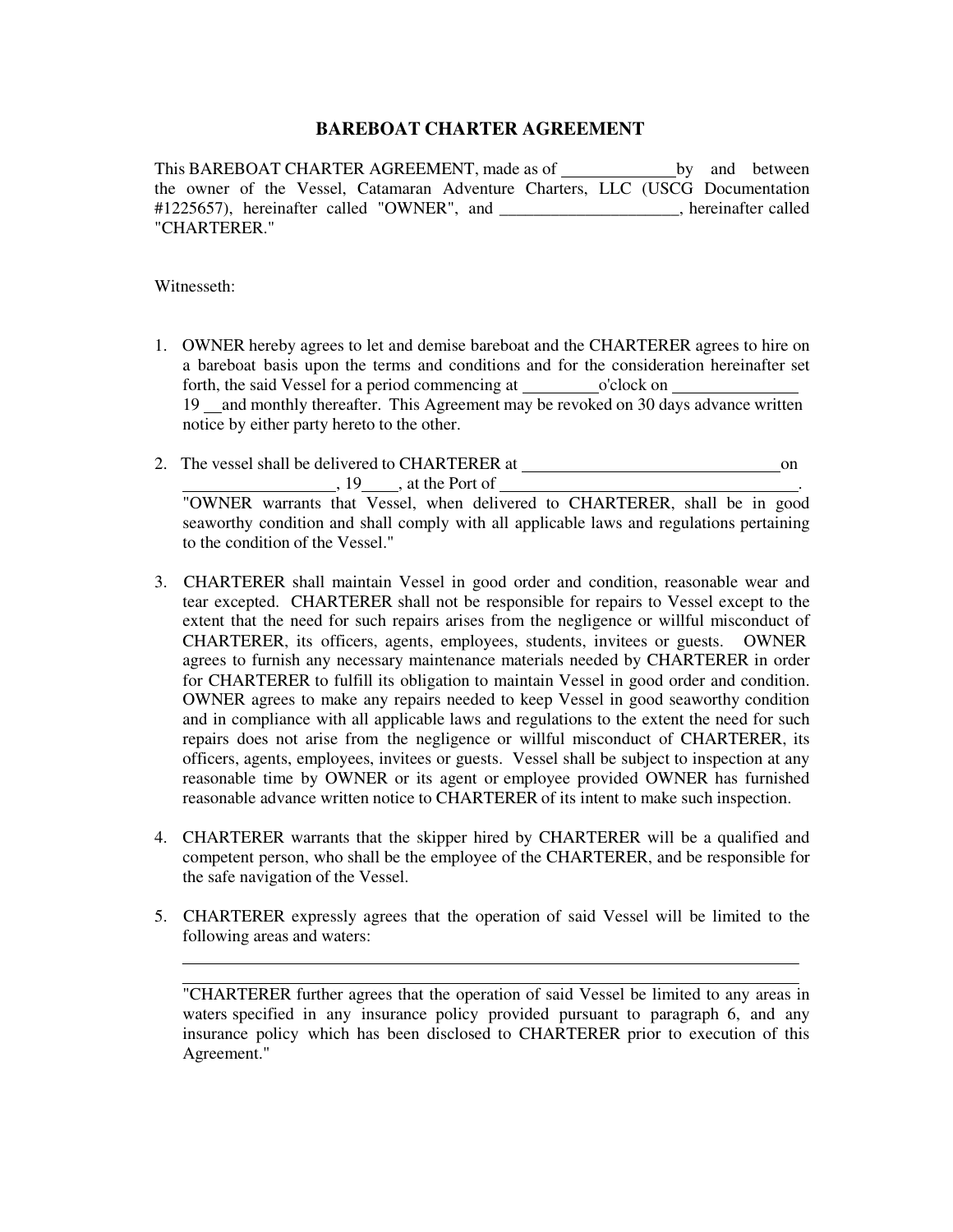6. CHARTERER agrees to secure and keep in force during the entire term of this Charter, a standard marine insurance policy including hull coverage, to full value, and protection and indemnity coverage in such form, with such carrier or carriers so as to protect OWNER against any and all liability incident to the operation of the Vessel. Said protection and indemnity coverage shall not apply to liability or loss to the extent such liability or loss arises from the negligence or willful misconduct of Owner, its officers, agents or employees. Said policy or policies of insurance with respect to the negligent acts or omissions of CHARTERER, shall name OWNER as an additional insured, and shall obligate the carrier or carriers to notify OWNER at least 30 days prior to cancellation of or changes in said policy or policies of insurance.

CHARTERER shall indemnify, defend and hold harmless OWNER, its officers, agents and employees from and against any claims, damages, expenses or liabilities arising out of the performance of this Agreement or the use of said Vessel including without limitation, claims, damages, expenses or liabilities for loss or damage to any property, or from death or injury to any person or persons, in proportion to and to the extent such claims, damages, expenses or liabilities arise from the negligence or willful misconduct of CHARTERER, its officers, agents, or employees.

- 7. CHARTERER agrees that the Vessel shall be employed exclusively as a training and pleasure vessel for the sole and proper use of itself, students, and guests, during the term of this Charter. CHARTERER further agrees not to transport MERCHANDISE FOR HIRE or CARRY PASSENGERS FOR HIRE, or engage in any trade, or in any way violate any laws of the United States or of any other government within the jurisdiction of which the Vessel may be at any time during the Charter.
- 8. CHARTERER shall have no rights, power, or authority to create, incur, or permit to be imposed upon the Vessel any liens or encumbrances of any nature. A fully-executed copy of this Charter Agreement shall be carried aboard the Vessel with the ship's papers at all times during the term of the Charter and shall be exhibited by CHARTERER to any person having business with the Vessel which might give rise to any lien. CHARTERER shall redeliver said Vessel free from any liens incurred as a result of the operation of the Vessel under this Charter Agreement, and shall indemnify and hold harmless OWNER or its agent against any lien not incurred by OWNER or covered by insurance arising out of the possession, use, or operation of said Vessel or by any persons aboard said Vessel by invitation of CHARTERER.
- 9. CHARTERER shall not subcharter, sublease or assign this Charter without obtaining the consent of OWNER in writing.
- 10. If at any time CHARTERER fails to remedy any default with respect to any of the provisions, covenants or conditions of this Charter to be kept or performed by CHARTERER within 1 (one) day after notice thereof, or such additional time as is reasonably required to cure such default, OWNER shall have the right to terminate this Charter by giving written notice of such termination to CHARTERER.